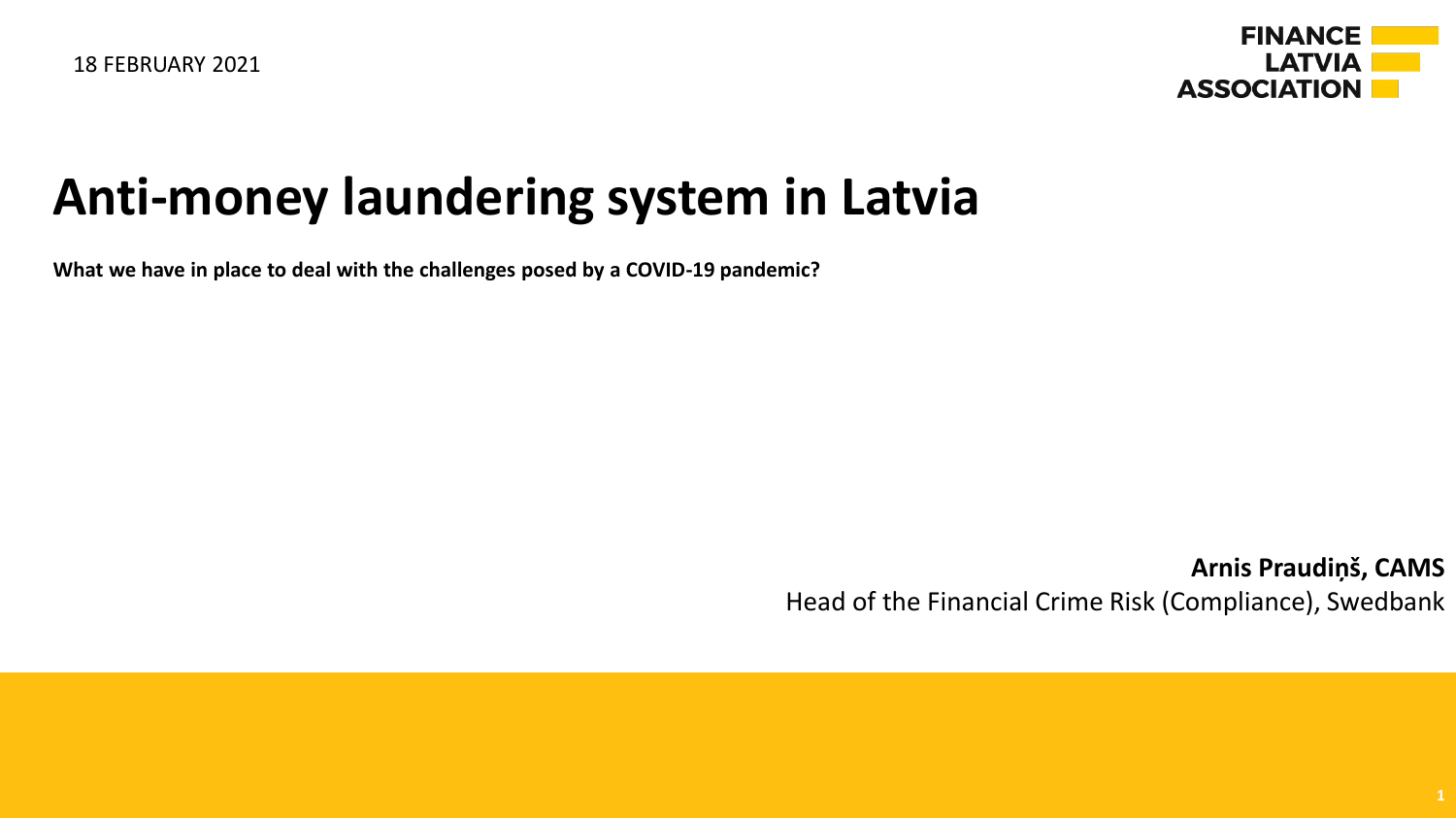# Latvia - Compliance with highest international standards

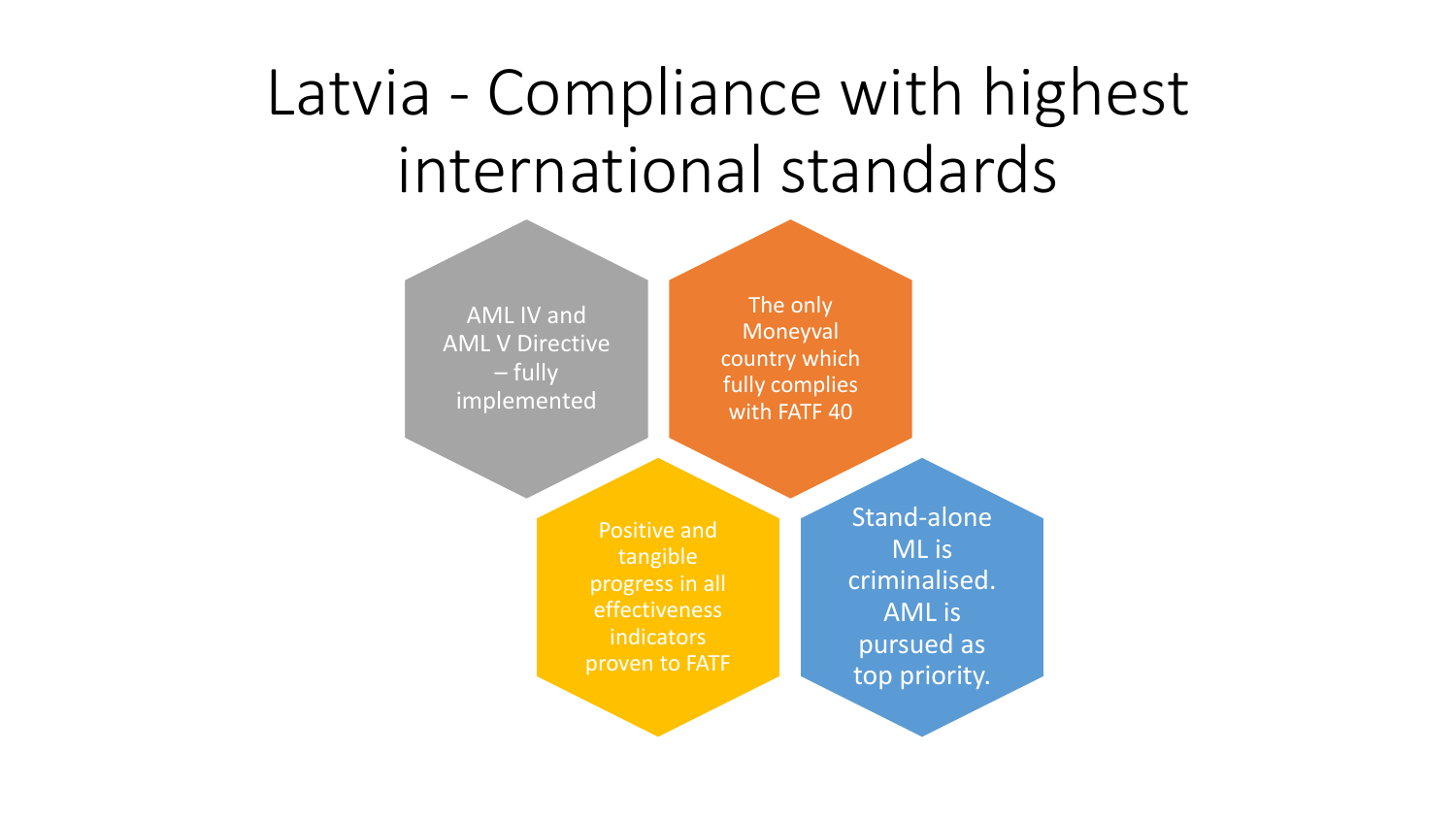### Basic principles of operation in Latvia

No tolerance to financial crime identified

Transition to better risk management by ensuring sustainable banking business models

Opting out of unmanageable risks:

- on May 9, 2018 prohibition for the credit institutions and payment institutions to cooperate with shell arrangements came into force;
- outgoing transactions of foreign customers decreased by half and number of foreign deposits dropped from 39.7 % to 6.6. % from 2017. – 2019.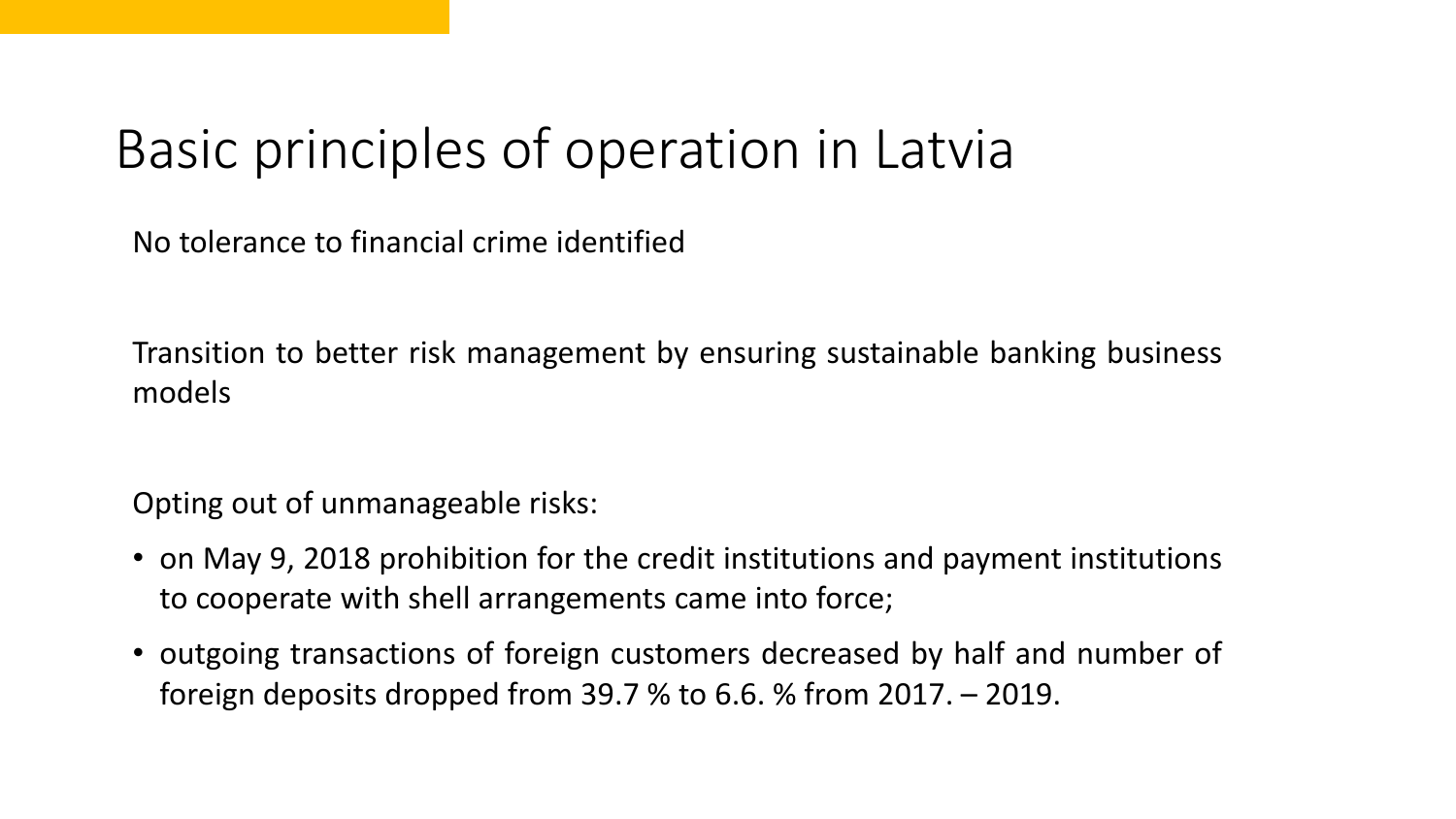### Latvia - comprehensive cooperation mechanisms

The FIU has and is actively using the Public-Private Partnership (PPP) model according to the JMLIT model for both operational and strategical issues.

Private – private information sharing between the banks is allowed and is actively used.

The UBOs register, compliant with the standards of FATF and EU is available on-line, free of charge to anyone.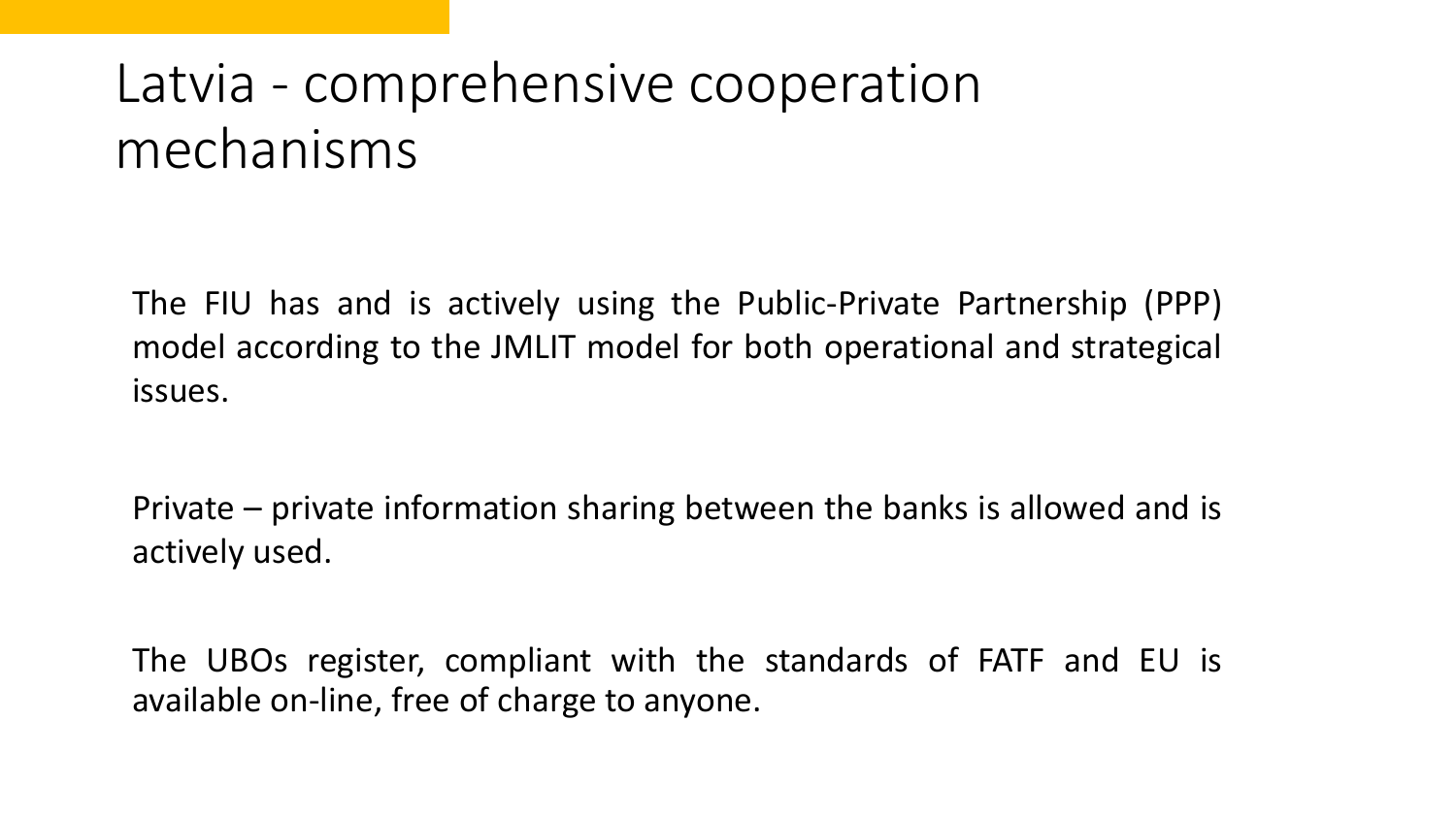## Money laundering and hybrid threats: Has COVID-19 made it all worse?

- When the COVID-19 pandemic will be over, then... When it will be over?
- Investments more than welcome/needed!
- Potential impact in Latvia / other countries
- Is global financial system stability secured, in general? Recent phenomenon of Wallstreetbets, BTC price increase, etc.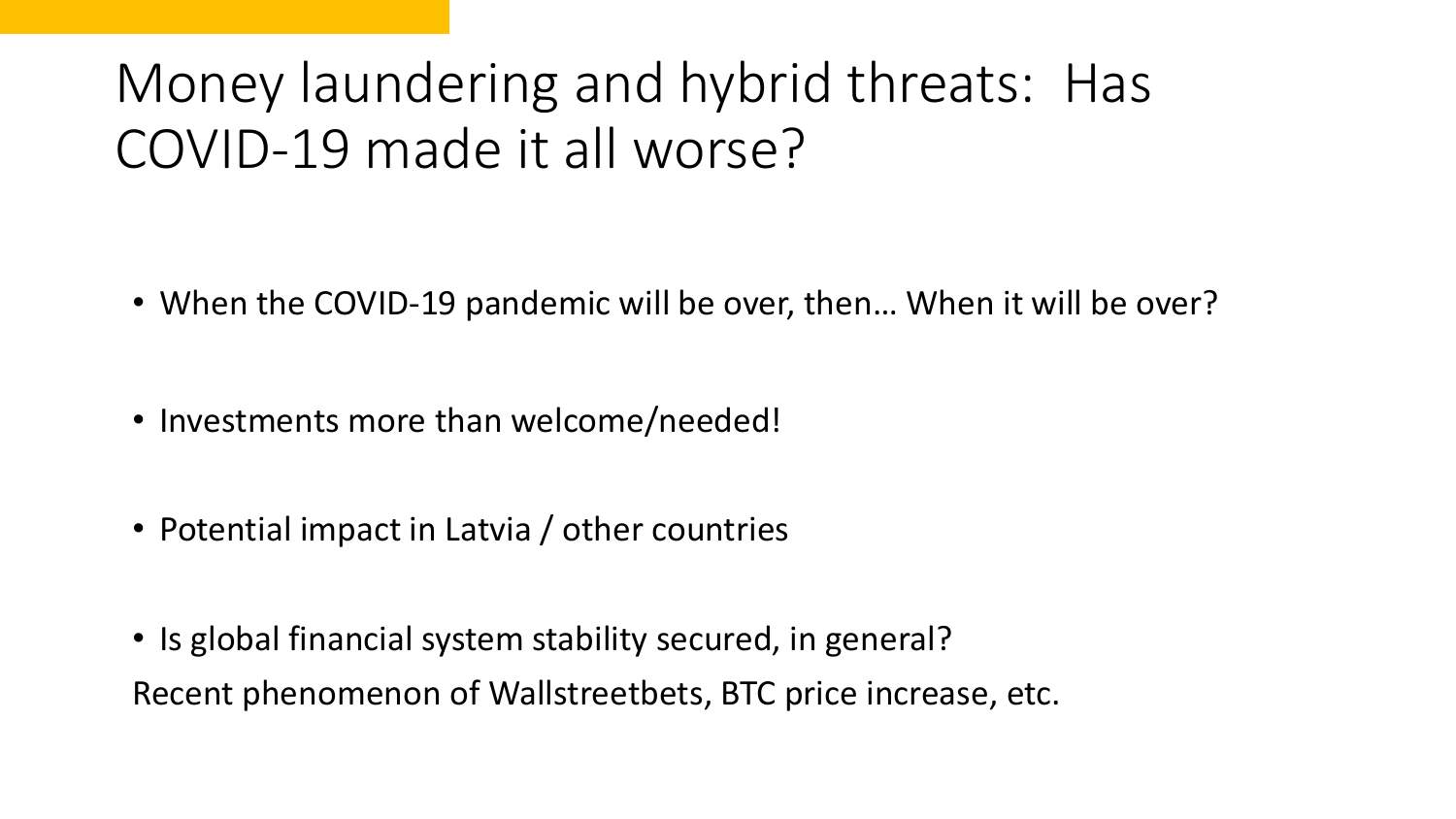

**In response to the challenges requirements consistent with the risk-based approach and available tools will make it possible to manage the risks. It's important not to ignore them or fall in**  *de-risking.*